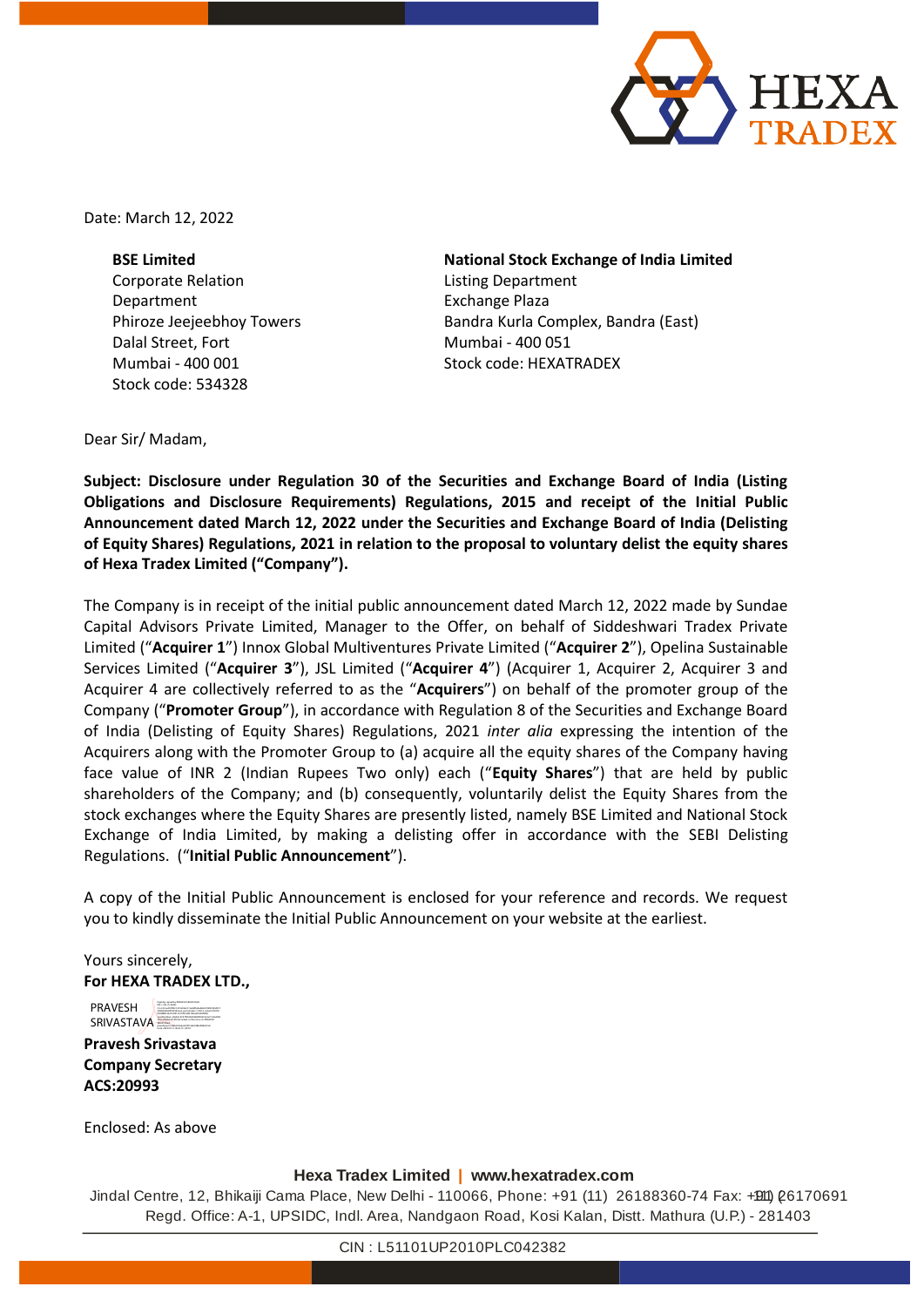

March 12, 2022

**BSE Limited**  Corporate Relation Department Phiroze Jeejeebhoy Towers Dalal Street, Fort Mumbai - 400 001 Stock code: 534328

Level 9, Platina, Plot No. C - 59 'G' Block, Bandra Kurla Complex Bandra (East), Mumbai - 400 051

Ph.: +91 22 6700 0639 E-mail: info@sundaecapital.com www.sundaecapital.com

**National Stock Exchange of India Limited**  Listing Department Exchange Plaza Bandra Kurla Complex, Bandra (East) Mumbai - 400 051 Stock code: HEXATRADEX

Dear Sir / Madam,

**Subject: Initial Public Announcement under Regulation 8 of the SEBI (Delisting of Equity Shares) Regulations, 2021 ("SEBI Delisting Regulations") for expressing the intention to delist the fully paid-up equity shares of Hexa Tradex Limited ("Company").** 

Siddeshwari Tradex Private Limited ("**Acquirer 1**"), Innox Global Multiventures Private Limited ("**Acquirer 2**"), Opelina Sustainable Services Limited ("**Acquirer 3**"), JSL Limited ("**Acquirer 4**") (Acquirer 1, Acquirer 2, Acquirer 3 and Acquirer 4 are collectively referred to as the "**Acquirers**") on behalf of the promoter group of the Company ("**Promoter Group**"), have on March 12, 2022 decided to: (a) acquire all the equity shares of the Company having face value of INR 2 (Indian Rupees Two only) each ("**Equity Shares**") that are held by public shareholders of the Company; and (b) consequently, voluntarily delist the Equity Shares from the stock exchanges where the Equity Shares are presently listed, namely BSE Limited and the National Stock Exchange of India Limited, by making a delisting offer in accordance with the Delisting Regulations ("**Delisting Proposal**").

With regards to the Delisting Proposal, we, Sundae Capital Advisors Private Limited, have been appointed and are acting as the Manager to the Offer pursuant to and in accordance with Regulation 9 and other applicable provisions of the SEBI Delisting Regulations.

As required under Regulation 8(1) of the SEBI Delisting Regulations, we are enclosing herewith the copy of the initial public announcement dated March 12, 2022 in relation to the Delisting Proposal ("**Initial Public Announcement**").

We request you to kindly disseminate the Initial Public Announcement on your website at the earliest.

Capitalized terms used in this letter unless defined herein shall have the same meaning ascribed to such capitalised terms in the Initial Public Announcement.

for Sundae Capital Advisors Private Limited dvisors **NitiN Somani Director** 

Encl.: As above

Yours sincerely,

**CC: Hexa Tradex Limited (contactus@hexatradex.com)**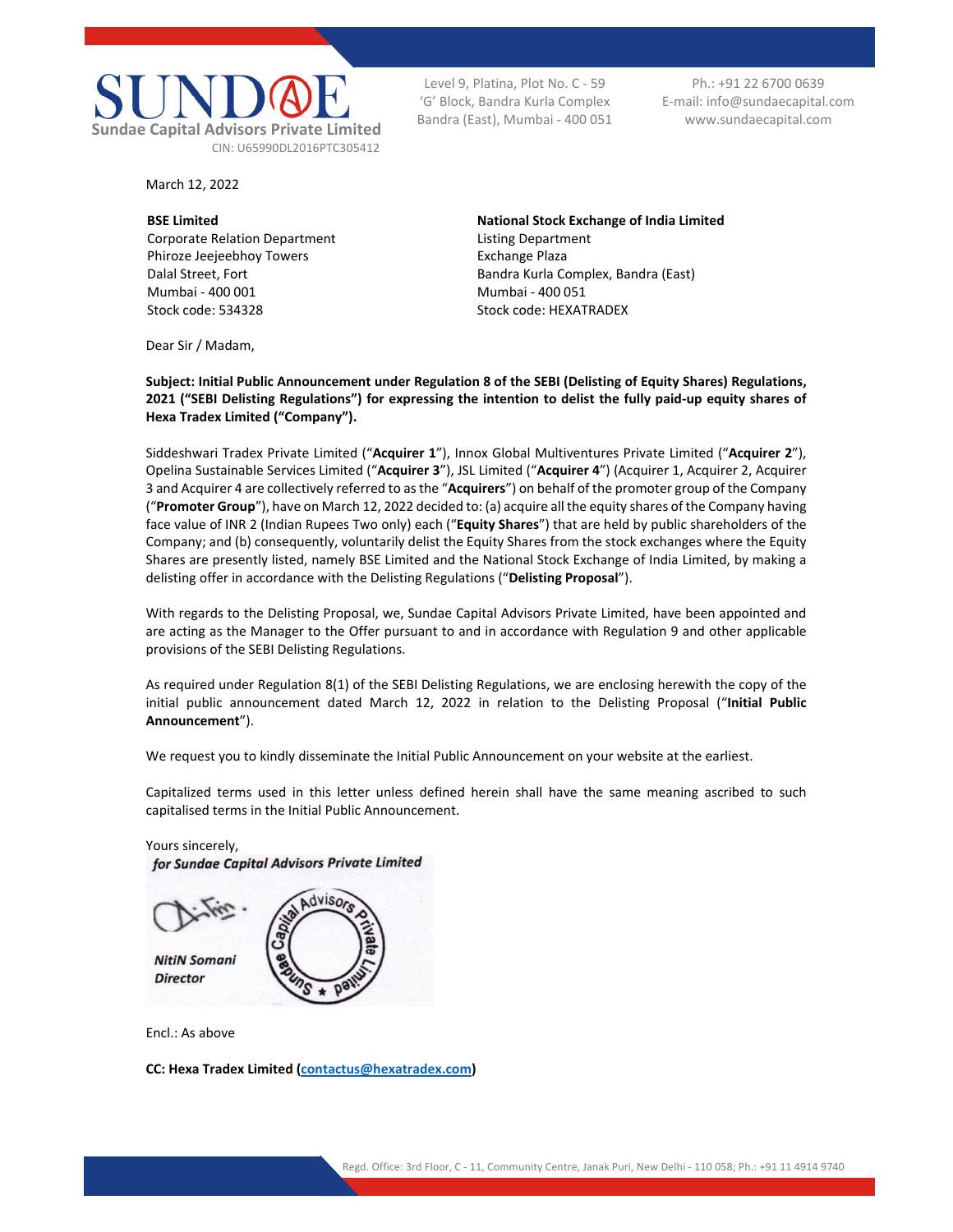## **INITIAL PUBLIC ANNOUNCEMENT UNDER REGULATION 8 OF THE SECURITIES AND EXCHANGE BOARD OF INDIA (DELISTING OF EQUITY SHARES) REGULATIONS, 2021 FOR THE ATTENTION OF THE PUBLIC SHAREHOLDERS OF HEXA TRADEX LIMITED**

**Registered Office**: A-1, Nandgaon Road, UPSIDC Industrial Area, Kosi Kalan, Mathura - 281403, Uttar Pradesh, India **Corporate Office**: Jindal Centre, 12 Bhikaji Cama Place, New Delhi - 110 066, India; **Tel**: +91 11 2618 8360; **Fax**: +91 11 2617 0691 **Website**: www.hexatradex.com; **Email ID**: contactus@hexatradex.com

# **Corporate Identity Number:** L51101UP2010PLC042382; **ISIN:** INE750M01017

**Exchanges listed on**: The Equity Shares (*defined below)* of the Company are listed on the BSE Limited (Scrip Code: 534328) and the National Stock Exchange of India Limited (Symbol: HEXATRADEX)

This initial public announcement ("**Initial Public Announcement**") is being issued by Sundae Capital Advisors Private Limited ("**Manager**" or "**Manager to the Offer**") for and on behalf of Siddeshwari Tradex Private Limited ("**Acquirer 1**"), Innox Global Multiventures Private Limited ("**Acquirer 2**"), Opelina Sustainable Services Limited ("**Acquirer 3**"), JSL Limited ("**Acquirer 4**") (Acquirer 1, Acquirer 2, Acquirer 3 and Acquirer 4 are collectively referred to as the "**Acquirers**") and the Promoter Group (*as defined below*) to the Public Shareholders *(as defined below)* with an intention to: (a) acquire all the Equity Shares *(as defined below)* that are held by Public Shareholders; and (b) consequently voluntarily delisting the Equity Shares from the Stock Exchanges *(as defined below),* by making a delisting offer pursuant to and in compliance with the SEBI Delisting Regulations *(as defined below)*  ("**Delisting Proposal**").

For the purpose of this Initial Public Announcement, the following terms have the meanings assigned to them below:

- a. "**Acquirer 1**" means Siddeshwari Tradex Private Limited;
- b. "**Acquirer 2**" means Innox Global Multiventures Private Limited;
- c. "**Acquirer 3**" means Opelina Sustainable Services Limited;
- d. "**Acquirer 4**" means JSL Limited;
- e. "**Acquirers**" means collectively, Acquirer 1, Acquirer 2, Acquirer 3 and Acquirer 4 and the term "**Acquirer**" means any one of them;
- f. "**Company**" means Hexa Tradex Limited;
- g. "**Board**" means the board of directors of the Company;
- h. "**Equity Shares**" means the fully paid up equity shares of the Company, each having the face value of INR 2 (Indian Rupees Two only);
- i. "**Promoter Group**" means the promoter and promoter group of the Company, including Acquirers, namely (1) Indresh Batra; (2) Naveen Jindal; (3) Savitri Devi Jindal; (4) R K Jindal & Sons HUF; (5) Arti Jindal; (6) Shradha Jatia; (7) Urvi Jindal; (8) S K Jindal and Sons HUF; (9) P R Jindal HUF; (10) Abhyuday Jindal; (11) Tripti Jindal; (12) Sminu Jindal; (13) Deepika Jindal; (14) Naveen Jindal HUF; (15) Global Vision Trust; (16) Parth Jindal; (17) Tanvi Shete; (18)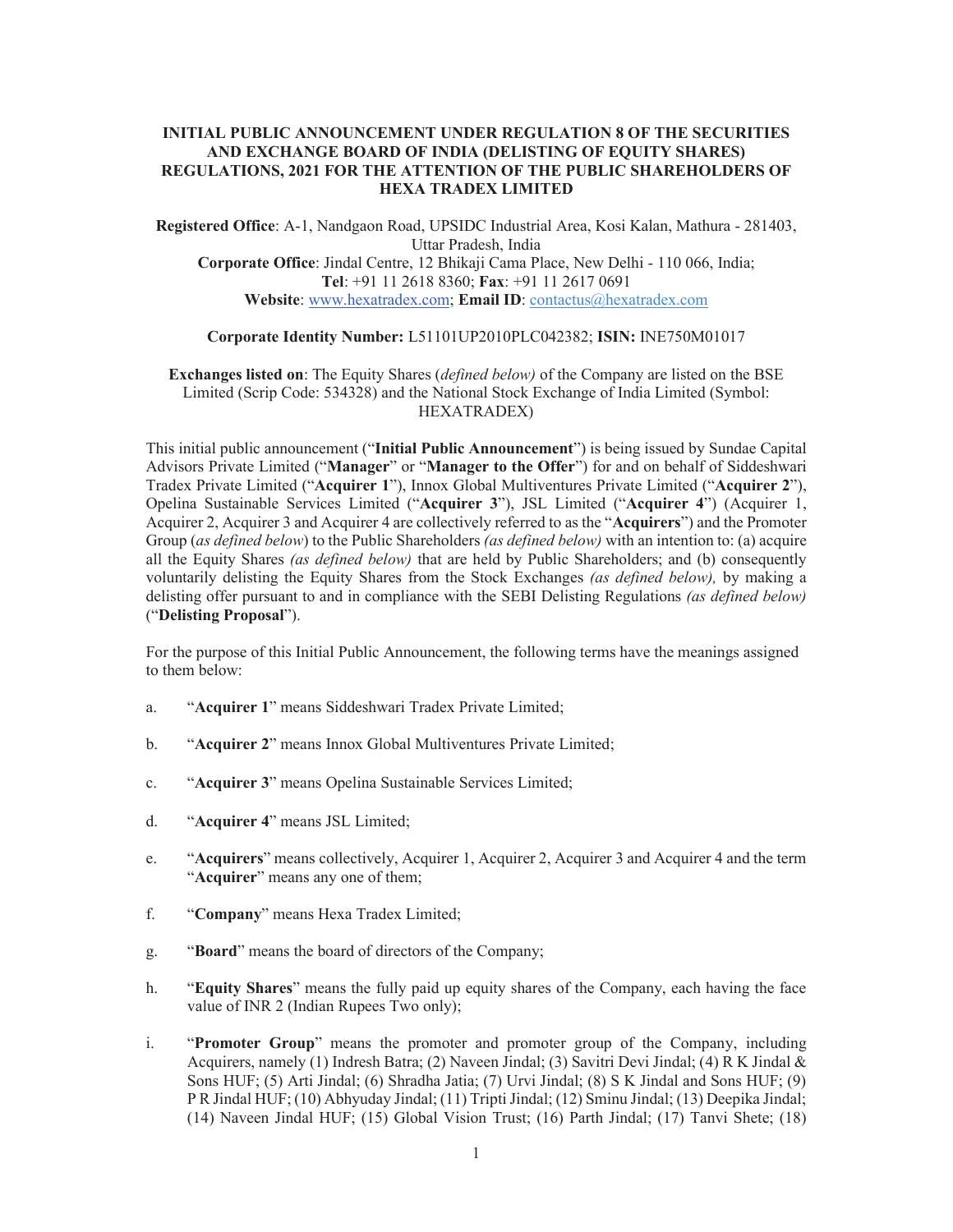Tarini Jindal Handa; (19) Sangita Jindal (20) Sajjan Jindal; (21) Sajjan Jindal Family Trust; (22) Sajjan Jindal Lineage Trust; (23) Sangita Jindal Family Trust; (24) Tarini Jindal Family Trust; (25) Tanvi Jindal Family Trust; (26) Parth Jindal Family Trust; (27) Nalwa Sons Investments Limited; (28) Siddeshwari Tradex Private Limited (i.e. Acquirer 1); (29) OPJ Trading Private Limited; (30) JSL Limited (i.e. Acquirer 4); (31) Radius Multiventures Private Limited; (32) Virtuous Tradecorp Private Limited; (33) Opelina Sustainable Services Limited (i.e. Acquirer 3); (34) Meredith Traders Private Limited; (35) Gagan Trading Company Limited; (36) Innox Global Multiventures Private Limited (i.e. Acquirer 2); (37) Sahyog Holdings Private Limited; (38) Vinamra Consultancy Pvt Ltd; (39) JSW Holdings Limited; (40) Prithavi Raj Jindal; (41) Ratan Jindal; (42) Sigma Tech Inc; (43) Estrela Investment Company Limited; (44) Templar Investments Limited; (45) Mendeza Holdings Limited; (46) Nacho Investments Limited; and (47) Anbeeco Investments Limited;

- j. "**Public Shareholders**" means the public shareholders of the Company as defined under Regulation 2(1)(t) of the SEBI Delisting Regulations;
- k. "**SEBI**" means the Securities and Exchange Board of India;
- l. "**SEBI Delisting Regulations**" means the Securities and Exchange Board of India (Delisting of Equity Shares) Regulations, 2021;
- m. "**SEBI Takeover Regulations**" means the Securities and Exchange Board of India (Substantial Acquisition of Shares and Takeovers) Regulations, 2011; and
- n. "**Stock Exchange**s" means collectively, the stock exchanges where the Equity Shares are presently listed i.e., the BSE Limited and the National Stock Exchange of India Limited.

## **1. Details of the Delisting Proposal:**

1.1. The Company, i.e. Hexa Tradex Limited, is a public limited company incorporated on October 25, 2010 under the provisions of the Companies Act, 1956 with Registrar of Companies, Kanpur and the Certificate for Commencement of Business was received on October 28, 2010.The Corporate Identification Number (CIN) of the Company is L51101UP2010PLC042382. The registered office of the Company is presently situated at A-1, Nandgaon Road, UPSIDC Industrial Area, Kosi Kalan, District Mathura, Uttar Pradesh - 281403, India. The Corporate Office of the Company is situated at Jindal Centre, 12 Bhikaji Cama Place, New Delhi - 110 066, India.

The issued, subscribed and paid up equity capital of the Company is INR 11,04,90,708 (Rupees Eleven Crore Four Lakh Ninety Thousand Seven Hundred Eight only) comprising of 5,52,45,354 (Five Crore Fifty Two Lakh Forty Five Thousand Three Hundred Fifty Four) Equity Shares of Rs. 2 each. However the listed equity capital of the Company is INR 11,04,89,408 (Indian Rupees Eleven Crore Four Lakh Eighty Nine Thousand Four Hundred Eighty only) comprising of 5,52,44,704 (Five Crore Fifty Two Lakh Forty Four Thousand Seven Hundred Four) Equity Shares of face value of INR 2 (Indian Rupees Two only) each. The said Equity Shares of the Company are listed on the Stock Exchanges. The difference of 650 Equity Shares in issued and listed capital is because the listing of 650 Equity Shares is in abeyance pursuant to court order. The Acquirers will acquire these 650 Equity Shares only if a favourable order is passed by the Hon'ble Court in this regard in favour of any one party and the shares are allotted by the Company to such successful shareholder.

1.2. As on the date of this Initial Public Announcement, the aggregate shareholding of the Promoter Group (including the Acquirers) is 3,48,71,056 (Three Crore Forty Eight Lakh Seventy One Thousand Fifty Six) Equity Shares aggregating to 63.12% (Sixty Three decimal one two per cent) of the paid-up Equity Share capital of the Company, the details of which are as under: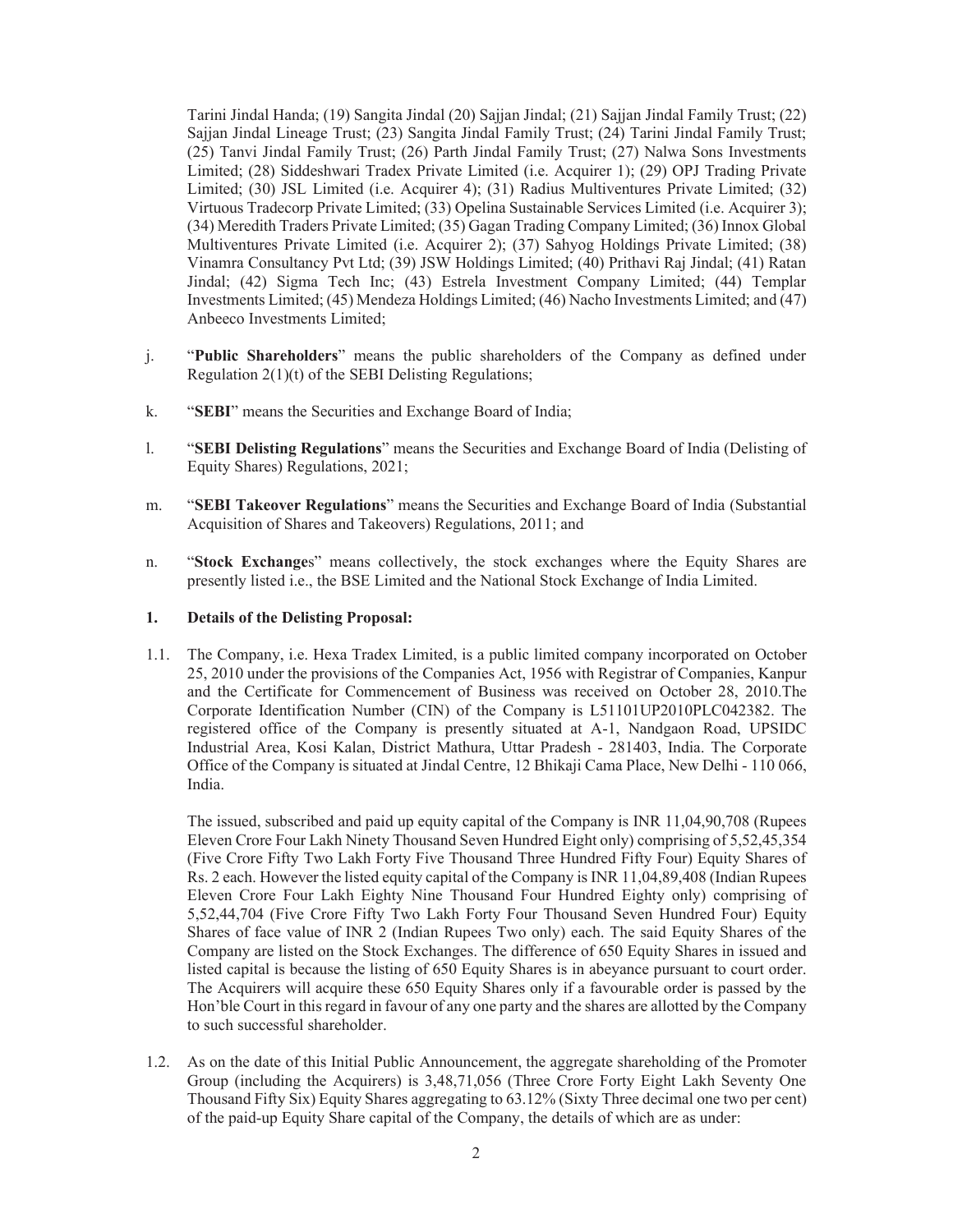| Name of person / entity                                 | <b>No. of Equity</b> | <b>%age of</b> |
|---------------------------------------------------------|----------------------|----------------|
|                                                         | <b>Shares</b> held   | holding        |
| Indresh Batra                                           | 154,000              | 0.28           |
| Naveen Jindal                                           | 43,740               | 0.08           |
| Savitri Devi Jindal                                     | 20,760               | 0.04           |
| R K Jindal & Sons HUF                                   | 16,320               | 0.03           |
| Arti Jindal                                             | 12,000               | 0.02           |
| Shradha Jatia                                           | 8.500                | 0.02           |
| Urvi Jindal                                             | 6,000                | 0.01           |
| S K Jindal and Sons HUF                                 | 4,320                | 0.01           |
| P R Jindal HUF                                          | 4,320                | 0.01           |
| Abhyuday Jindal                                         | 3,000                | 0.01           |
| Tripti Jindal                                           | 3,000                | 0.01           |
| Sminu Jindal                                            | 3,000                | 0.01           |
| Deepika Jindal                                          | 3,000                | 0.01           |
| Naveen Jindal HUF                                       | 1,320                | 0.00           |
| Naveen Jindal as Trustee of Global Vison Trust          | 1000                 | 0.00           |
| Parth Jindal                                            | 100                  | 0.00           |
| Tanvi Shete                                             | 100                  | 0.00           |
| Tarini Jindal Handa                                     | 100                  | 0.00           |
| Sangita Jindal                                          | 100                  | 0.00           |
| Sajjan Jindal                                           | 100                  | 0.00           |
| Sajjan Jindal as Trustee of Sajjan Jindal Family Trust  | 100                  | 0.00           |
| Sajjan Jindal as Trustee of Sajjan Jindal Lineage Trust | 100                  | 0.00           |
| Sajjan Jindal as Trustee of Sangita Jindal Family Trust | 100                  | 0.00           |
| Sajjan Jindal as Trustee of Tarini Jindal Family Trust  | 100                  | 0.00           |
| Sajjan Jindal as Trustee of Tanvi Jindal Family Trust   | 100                  | 0.00           |
| Sajjan Jindal as Trustee of Parth Jindal Family Trust   | 100                  | 0.00           |
| Nalwa Sons Investments Limited                          | 1,07,10,000          | 19.39          |
| Siddeshwari Tradex Private Limited (Acquirer 1)         | 47,52,984            | 8.60           |
| OPJ Trading Private Limited                             | 23,03,826            | 4.17           |
| JSL Limited (Acquirer 4)                                | 22,23,800            | 4.03           |
| Radius Multiventures Private Limited                    | 19,79,925            | 3.58           |
| Virtuous Tradecorp Private Limited                      | 16,56,224            | 3.00           |
| Opelina Sustainable Services Limited (Acquirer 3)       | 6,50,000             | 1.18           |
| Meredith Traders Private Limited                        | 86,800               | 0.16           |
| Gagan Trading Company Limited                           | 43,200               | 0.08           |
| Innox Global Multiventures Private Limited (Acquirer 2) | 40,400               | 0.07           |
| Sahyog Holdings Private Limited                         | 100                  | 0.00           |
| Vinamra Consultancy Private Limited                     | 100                  | 0.00           |
| <b>JSW Holdings Limited</b>                             | 100                  | 0.00           |
| Prithavi Raj Jindal                                     | 26,20,637            | 4.74           |
| Rattan Jindal                                           | 15,240               | 0.03           |
| Sigma Tech Inc.                                         | 60,24,000            | 10.90          |
| Estrela Investment Company Limited                      | 3,75,500             | 0.68           |
| Templar Investments Limited                             | 3,71,300             | 0.67           |
| Mendeza Holdings Limited                                | 3,66,500             | 0.66           |
| Nacho Investments Limited                               | 3,65,000             | 0.66           |
| Anbeeco Investments Limited                             |                      |                |
| <b>Total</b>                                            | 3,48,71,056          | 63.12          |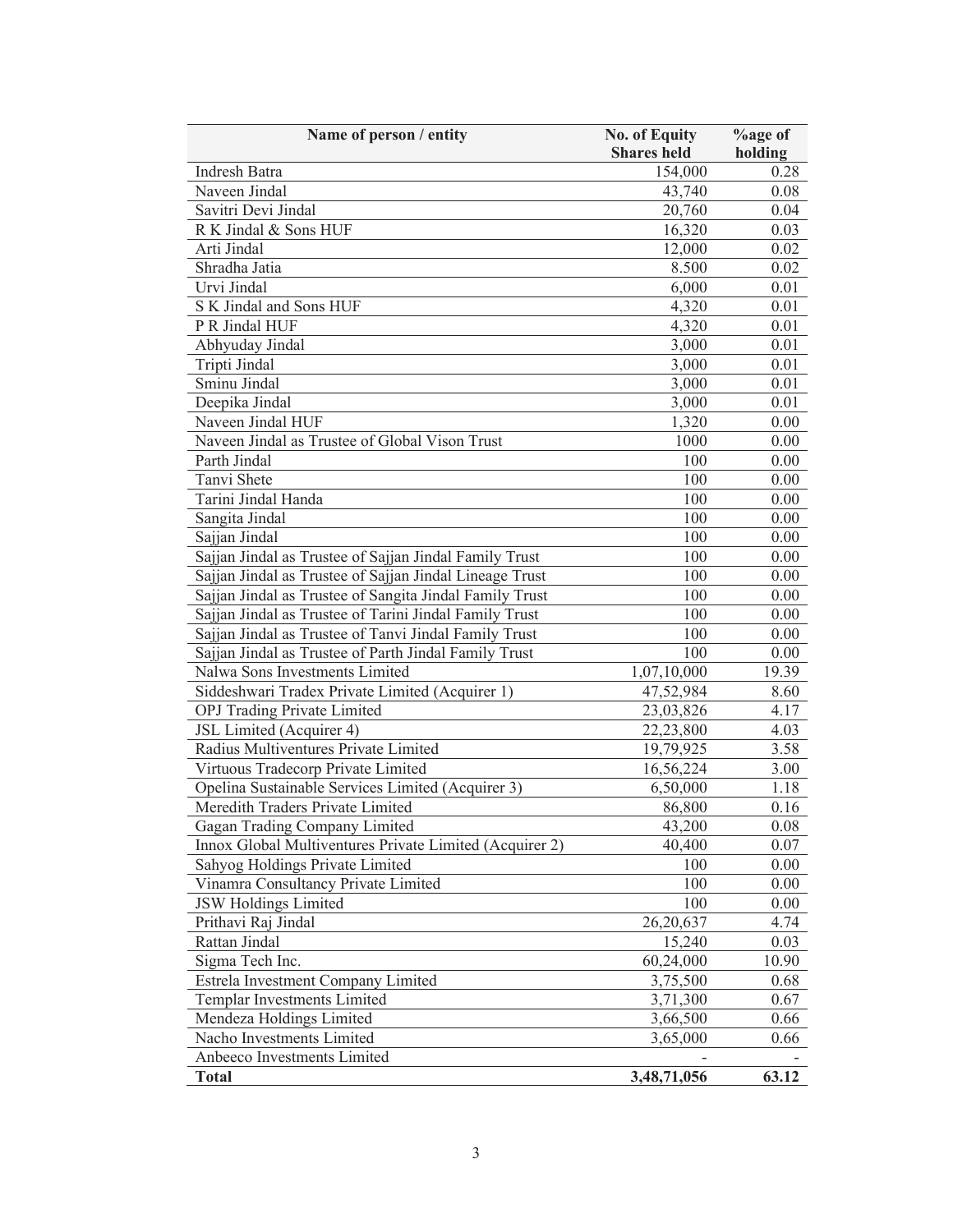- 1.3. The board of directors of each of the Acquirers, pursuant to their respective meetings held on March 12, 2022, approved the Delisting Proposal after having discussed and taking into account various factors and expressed their intention to voluntarily delist the Equity Shares and consequently the Company, in accordance with the SEBI Delisting Regulations.
- 1.4. Pursuant to these board meetings, the Acquirers have appointed Sundae Capital Advisors Private Limited as the Manager to the Offer, in accordance with Regulation 9 and other applicable provisions of the SEBI Delisting Regulations.
- 1.5. Given the decision of the board of the directors of the Acquirers summarised in paragraph 1.3 above, pursuant to Regulation 8 of the SEBI Delisting Regulations, this Initial Public Announcement is being made by the Manager for and on behalf of the Acquirers to express the intention to undertake the Delisting Proposal, in accordance with applicable law.

# **2. Rationale for the Delisting Proposal:**

- 2.1. In terms of Regulation 8(3)(a) of the SEBI Delisting Regulations, the rationale for the Delisting Proposal is as follows:
	- a. The Delisting Proposal is in the interest of the Public Shareholders as it will provide the Public Shareholders an opportunity to exit from the Company at a price determined in accordance with the SEBI Delisting Regulations, providing immediate liquidity.
	- b. Delisting will enable the Promoter Group to obtain full ownership of the Company, which in turn will provide enhanced operational flexibility. As the Company will no longer remain listed, there will be reduction in dedicated management time to comply with the requirements associated with the continued listings, which can be focused on the Company's business;
	- c. The Delisting Proposal will enhance the Company's operational, financial and strategic flexibility including but not limited to corporate restructurings, acquisitions, exploring new financing structures including financial support from the Promoter Group; and
	- d. The Delisting Proposal will result in reduction of the ongoing substantial compliance costs of a listed entity.

#### **3. Undertakings / Confirmations:**

- 3.1. In terms of Regulation 8(3)(b) of the SEBI Delisting Regulations, the Acquirers, jointly and severally, undertake and confirm that the Acquirers and the other members of the Promoter Group:
	- a. have not sold any Equity Shares during the period of 6 (six) months prior to the date of this Initial Public Announcement; and
	- b. shall not, directly or indirectly, in connection with the Delisting Proposal:
		- i. employ any device, scheme or artifice to defraud any shareholder of the Company or other person; or
		- ii. engage in any transaction or practice that operates as a fraud or deceit upon any shareholder of the Company or other person; or
		- iii. engage in any act or practice that is fraudulent, deceptive or manipulative.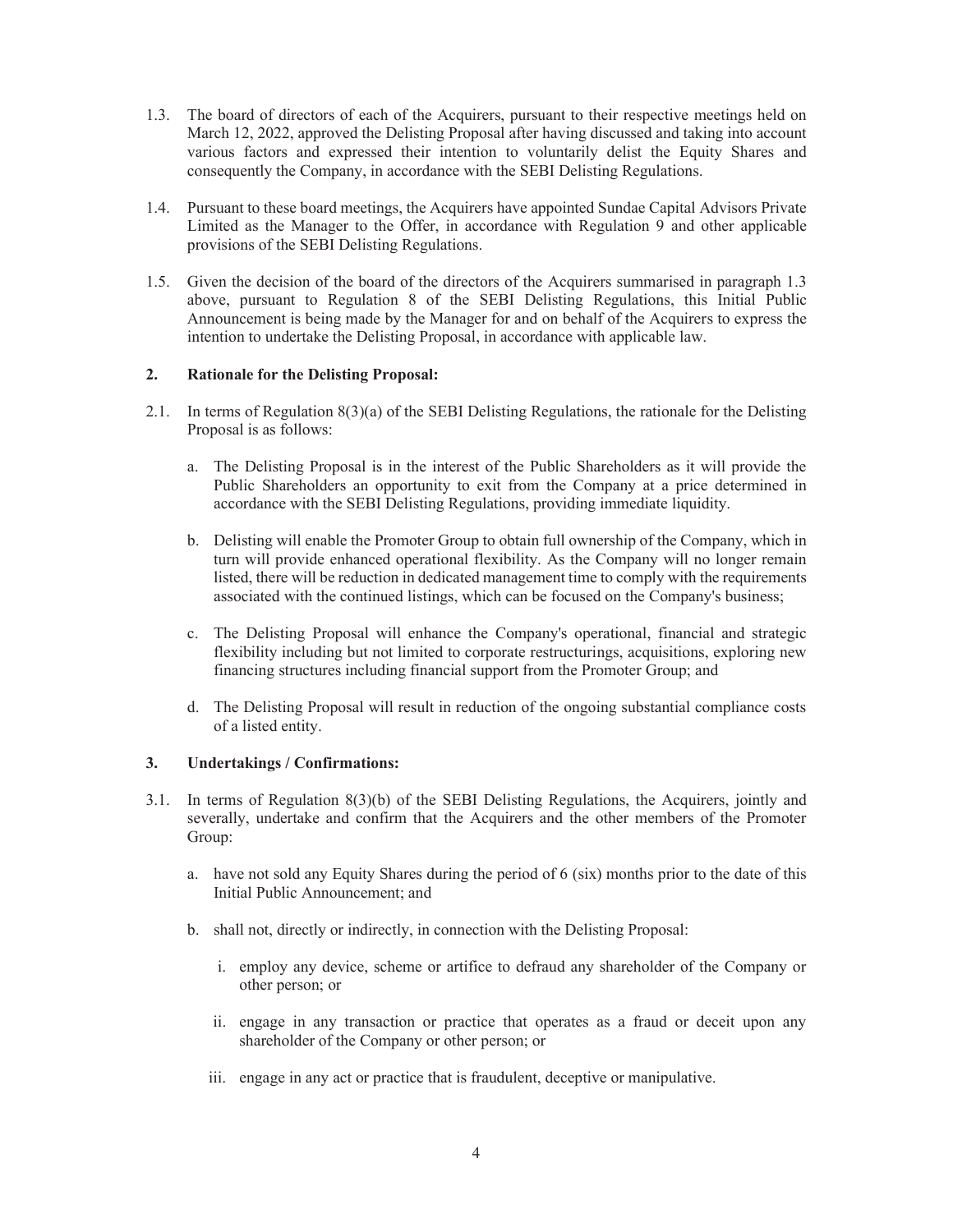in connection with the Delisting Proposal of the equity shares sought or permitted or exit opportunity given or other acquisition of equity shares made under the SEBI Delisting Regulations.

## **4. Price / Consideration:**

- 4.1. The 'discovered price' will be determined through the reverse book building process specified in Schedule II of the SEBI Delisting Regulations, after fixation of the 'floor price' which will be determined in terms of Regulation 20(2) and (3) of the SEBI Delisting Regulations read with Regulation 8 of the SEBI Takeover Regulations. We will separately inform the 'floor price' determined in accordance with the aforesaid provisions, in due course.
- 4.2. In terms of the SEBI Delisting Regulations, the 'discovered price' will be determined as the price at which Equity Shares are accepted through eligible bids, that takes the shareholding of the members of the Promoter Group (including the Acquirers) to 90% (ninety per cent) of the total issued Equity Shares excluding the shares which are held by following:
	- a. custodian(s) holding shares against which depository receipts have been issued overseas;
	- b. a trust set up for implementing an employee benefit scheme under the SEBI (Share Based Employee Benefits) Regulations, 2014 or SEBI (Share Based Employee Benefits and Sweat Equity) Regulations, 2021; and
	- c. inactive shareholders such as vanishing companies, struck off companies, shares transferred to Investor Education and Protection Fund account and shares held in terms of Regulation 39(4) read with Schedule VI of the SEBI (Listing Obligations and Disclosure Requirements) Regulations, 2015.
- 4.3. The Acquirers shall have the sole discretion to accept or reject the 'discovered price' or make a counter-offer in accordance with the SEBI Delisting Regulations.

#### **5. Conditions:**

- 5.1. The acquisition of the Equity Shares by the Acquirers from the Public Shareholders will be conditional upon the following:
	- a. completion of the Due Diligence by a Peer Reviewed Practising Company Secretary as required under Regulations 10(2) and 10(3) and other applicable provisions of the SEBI Delisting Regulations;
	- b. the Board approving the Delisting Proposal in accordance with Regulation 10 and other applicable provisions of the SEBI Delisting Regulations;
	- c. the approval of the shareholders of the Company by way of a special resolution in accordance with the Regulation 11 of the SEBI Delisting Regulations and other applicable laws wherein the number of votes cast by the Public Shareholders in favour of the Delisting Proposal is at least two times the number of votes cast by the Public Shareholders against it;
	- d. receipt of the approval of the Stock Exchanges in accordance with the SEBI Delisting Regulations and any other statutory/ regulatory approvals and third-party consents, as may be required;
	- e. the acceptance by the Acquirers of the 'discovered price' determined by the reverse book building process or the counter-offer price, in accordance with the SEBI Delisting